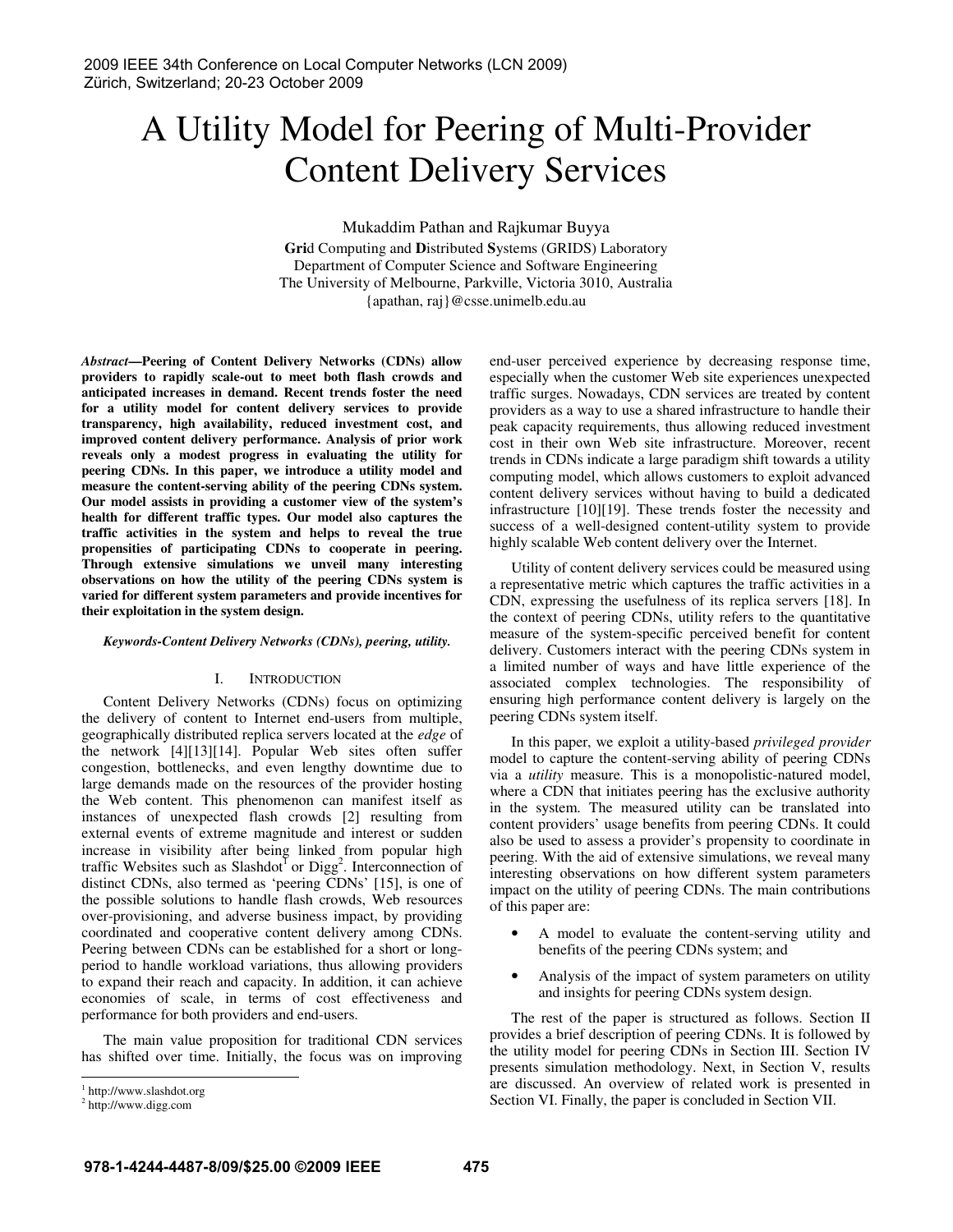## II. PEERING CDNS: OVERVIEW

This work considers an interconnection of multi-provider CDNs that interact with one another under negotiation-based relationships for scaling their geographical coverage; these relationships are termed as peering. The CDN that initiates the peering is called a primary, whereas other CDNs that agree to provide resources are called peers. In the peering CDNs system, a provider serves user requests as long as it can handle the load internally. If load exceeds its capacity, the excess requests are offloaded to other least loaded Web server(s) of peers. Each CDN has its own user request stream and a set of Web servers, but delegates only a subset of them, *i.e.* subCDN, to take part in peering. At any time, a given CDN may be in the roles of either a primary or a peer, i.e. the roles are fluid. The primary CDN directly manages the resources it has acquired, insofar that it determines what content is served and what proportion of the incoming traffic is redirected.



Figure 1. Architectural framework of peering CDNs.

Fig. 1 outlines an architectural framework for peering CDNs, which is proposed in a previous work [15]. For the sake of readability, here we provide a brief description of the architecture. It comprises three planes—management, control and data. The management plane is responsible for (a) interacting with content providers and peers to negotiate contracts; (b) monitoring Service Level Agreements (SLAs) according to the Quality of Service (QoS) requirements; (c) measuring server and network status; and (d) discovering services based on QoS constraints. The operations of the management plane are assisted by the Service Repository (SR), which encapsulates the status of CDN servers. The control plane covers request-redirection and resource management, i.e. resource negotiation, server load status verification and maintenance. At the heart of the control plane is the Mediator, which performs policy-driven authoritative operations on behalf of the primary CDN. It interacts with the Peering Agent (PA) that performs external resource discovery in the peering CDNs overlay. The management and control planes collectively govern two types of SLAs, namely, customerprovider SLAs and provider-provider SLAs. As the names suggest, the first one is a service specification contract between the customer (content provider) and the primary CDN, whereas the latter is between the primary and peer(s). Finally, the data plane is responsible for operations, such as content replication, request queuing, scheduling of user content requests according to stored policies, and is configured by the control plane. The data plane incorporates the Policy Repository (PR), virtualizing all policies within the peering arrangement, and the Web servers (WSs), actual placeholders of content. The PA, Mediator, SR and PR collectively act as a "conduit" for a given primary CDN, and assist in external resource discovery. User requests for content are made to the Request Routing System (RRS) of the primary. These requests are then forwarded either directly to its server(s), or to a peer.



Figure 2. Peering CDNs as a content-utility system.

## III. UTILITY MODEL OF PEERING CDNS

The peering CDNs system is a type of content-utility system [19], characterized as offering content delivery services with high availability, transparency, and improved performance without requiring content providers to build or manage complex infrastructure themselves. As shown in Fig. 2, it can be interpreted as a content-utility system comprising three main entities—customers, service providers, and consumers. Under this model, a provider can adjust resource provisioning for its content delivery services dynamically based on user demand.



Figure 3. Major operational steps in the content-utility system.

Content providers are responsible for creating content, processing it to conform to certain formats, and developing content metadata. The peering CDNs system as a service provider encapsulates several distinct CDN providers with storage and replication services to provide and manage content storage; network and communication services to enable swift and seamless transfer of content over communications and data networks; and content delivery services to ensure easy and effective content consumption. Finally, consumers interact with the system by specifying the content/service requests through cell phone, smart phone/PDA, laptop and desktop.

Fig. 3 shows the major operational steps in the utility model of peering CDNs. The system first captures/generates content from the customer (content provider). The generated content is then processed, indexed, and stored for online access. Upon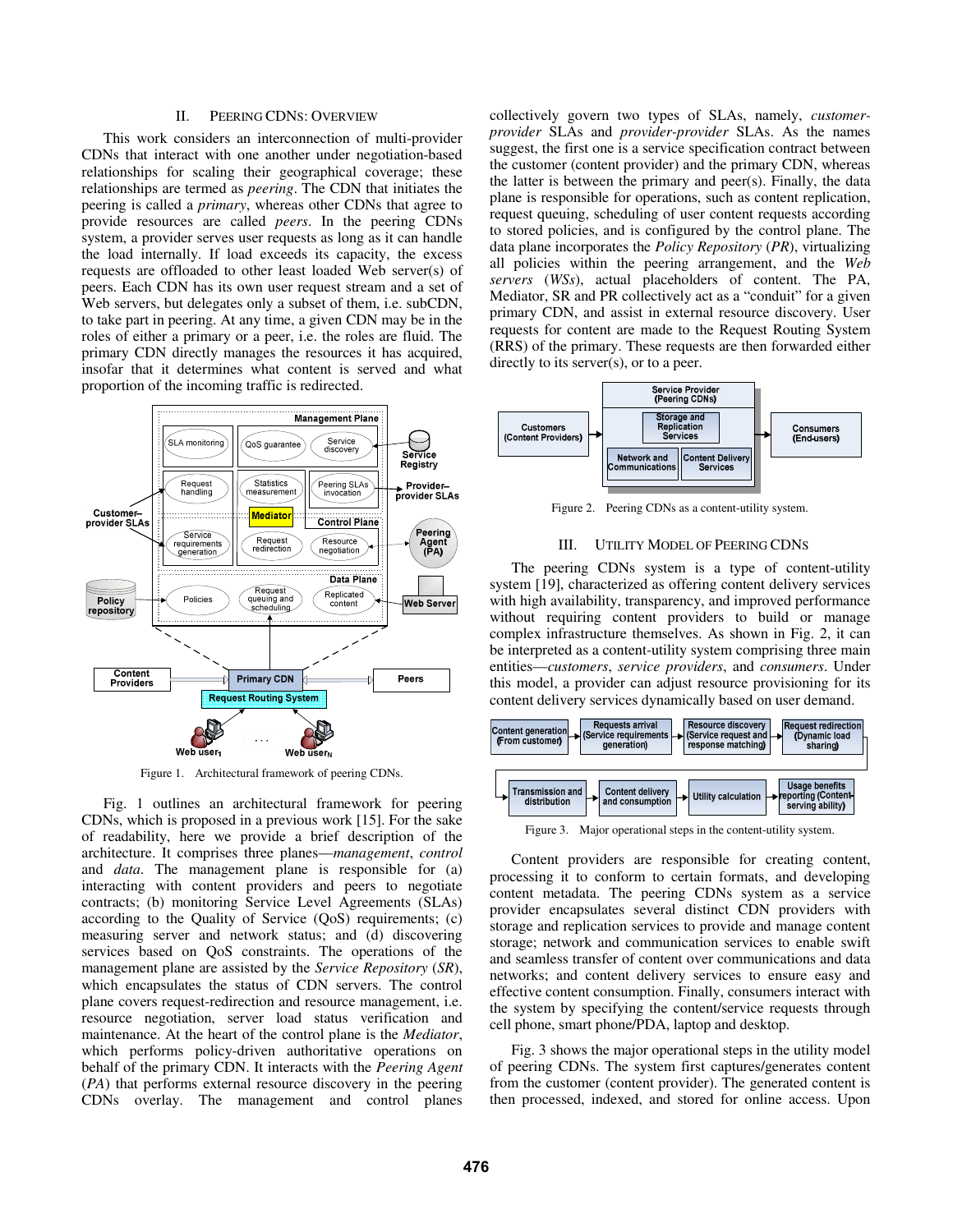receiving user requests for content, peering resources are discovered using a communication protocol, reminiscent of the public/subscribe paradigm [16]. Under traffic surges, requestredirection is performed from the primary to the least loaded servers of peers. Consequently, the system then delivers the requested content to consumers in a swift and cost-effective manner [17]. Once the system is fully in operation, its utility is disclosed to indicate to what extent it could fit an individual content provider's needs.

An important benefit of this content-utility model is the availability of several services to enhance content usage and enrich end-users' (consumers) experience with minimal burden. It also allows content providers (customers) to seamlessly interact with the peering CDNs system. The benefits for the CDN providers include the opportunity to exploit the availability of powerful, cost-effective services that offer customized content delivery.

#### A. Content-Serving Utility

To quantify the usage benefits of peering CDNs, we develop metrics to measure its content-serving utility. Let us consider a peering CDNs system comprising  $N$  replica servers from multiple participants, with the primary CDN having exclusive right to redirect requests for content. We use  $R =$  ${r_i}$ ,  $j \in \{1, 2, ..., M\}$  to denote the set of user requests, with  $r_i$ being the *j*-th arriving request to the system. A utility metric  $u_{ii}$ expresses the value gained by a server  $i$  for serving an assigned request  $r_i$  according to the specified service requirements, i.e.

$$
u_{ij} = \begin{cases} u_i & \text{iff } x_{ij} = 1 \\ 0 & \text{Otherwise} \end{cases}
$$

where  $x_{ij}$  is the indicator variable to determine whether request  $r_i$  is assigned to server *i* according to the service requirements.

The most useful replicas for the peering CDNs system are those exhibiting the highest utility. In this regard, we have drawn inspiration from Mortazavi and Kesidis [12], which uses the notion of net utility to study the reputation of a node in a Peer-to-Peer (P2P) system. We quantify the utility of a replica server with a value that expresses the relation between the number of serviced content requests against the number of rejected content requests. It is bounded to the range [0, 1] and provides an indication of the traffic activity. Formally, we quantify the utility  $u_i$  of a replica i to service the assigned requests in peering CDNs by using the following equation:

$$
u_i = (2/\pi) \times \arctan(\zeta)
$$
 (1)

The main idea behind this metric is that a peer's replica is considered to be useful (high utility) if it serves content more than it rejects, and vice-versa. The parameter  $\zeta$  is the ratio of the serviced requests to the rejected requests,

## $\zeta$  = No. of serviced requests / No. of rejected requests (2)

The arctan function in (1) assists to obtain scaled resulting utility in the range [0, 1]. The value  $u_i = 1$  is achieved if the replica does not reject any request. It can happen when the replica is working well under its capacity (i.e. almost idle) and ready to receive more content requests (yielding  $\zeta = \infty$ ). The value  $u_i = 0$  is achieved if the server is down and/or overloaded and cannot serve any request ( $\zeta = 0$ ). In the case of equal number of serviced and rejected requests, the resulting utility value is 0.5. Ideally for the peering CDNs system, the most cooperative replicas are those with high utility values.

By using individual server utility values and assuming that the requested content delivery services have been performed, we can compute the utility of the peering CDNs system by taking the mean value of the yielded replica utilities. We refrain from using weighted average for this purpose as our aim is to reveal the true propensity of a CDN to cooperate in peering. For a peering CDNs system governing N replicas from multiple providers, the content-serving utility  $U_P$  is:

$$
U_P = \sum_{i=1}^{N} u_i / N \tag{3}
$$

The obtained utility using (3) could be translated into the content-serving ability (durability) of the peering CDNs system. A highly durable peering CDNs system exhibits high utility. This quantitative measure can provide an indication of the effectiveness (health) and usage benefits of the peering CDNs system to the content providers.



Figure 4. A schematic representation of—(a) Simulation methodology and (b) Request servicing and utility measurement by a provider.

## IV. EVALUATION METHODOLOGY

A schematic representation of the methodology used to evaluate the utility of peering CDNs is provided in Fig. 4. Herein we exploit the resource discovery and requestredirection mechanisms presented in a previous work [16]. The simulation methodology realizes a privileged provider model (Fig. 4(a)), with primary CDN having the authoritative right over the resources it has acquired—which are delegated rights for the peers' physical resources. Content requests from endusers arrive to the Request Routing System (RRS) of the primary CDN. For certain content requests, under peak load or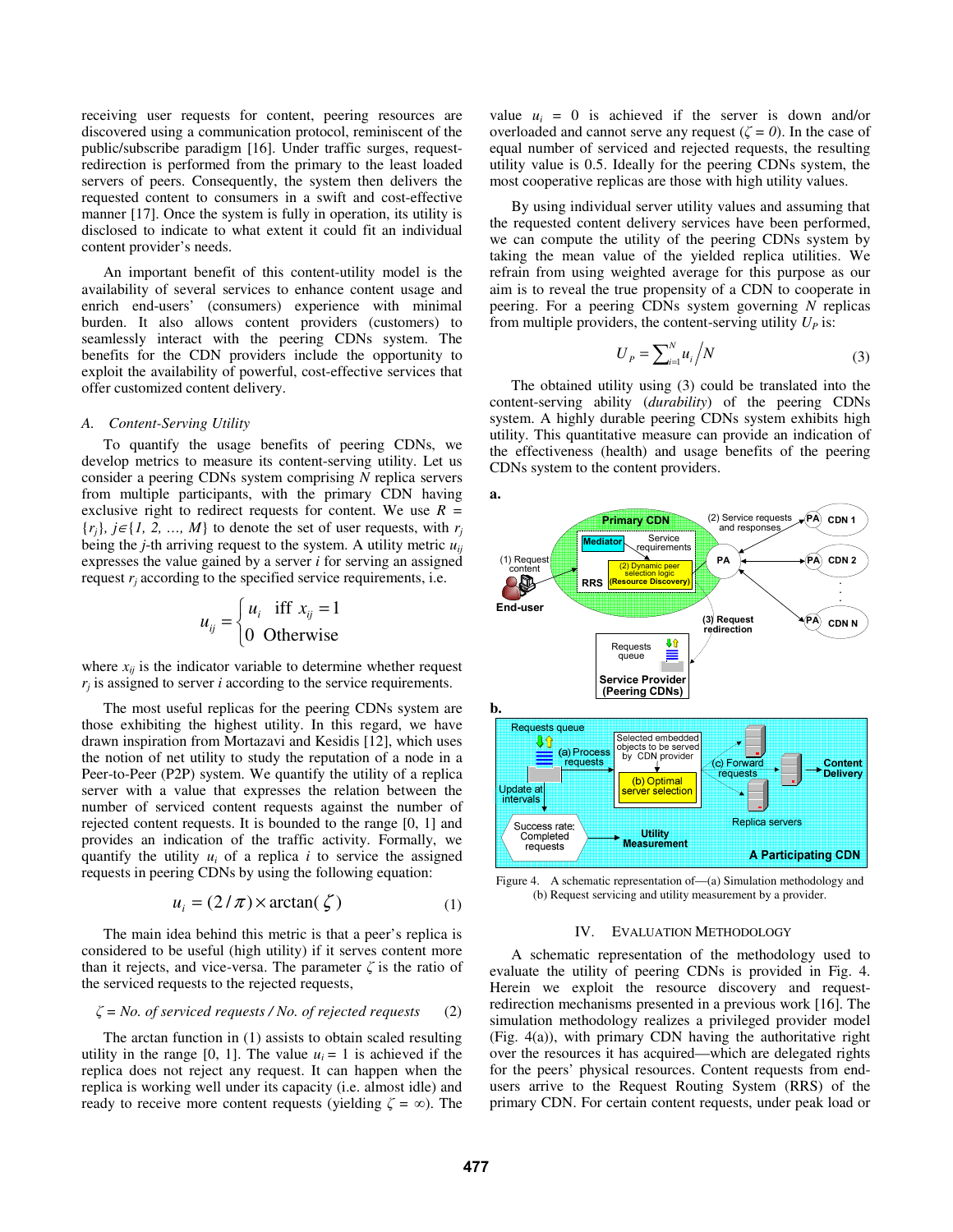traffic surges (during a flash crowd event), users are redirected to the least loaded server(s) of peers. Prior to redirection, matching of service requests and responses is performed to find target peers. Upon resource discovery, excess requests are offloaded to peers' server(s) in a cost-effective manner (in terms of traffic load and network proximity). To ensure scalability, redirection is performed in a per-flow manner, i.e. an optimal server is selected to accommodate multiple user flows. Requests for the same content from the same user group are aggregated and routed to the selected server(s). Any load imbalance in the system is alleviated through the repeated use dynamic request-redirections [16].

The request servicing and utility measurement methodology in the peering CDNs system by the selected optimal server of a participating provider is fleshed out in Fig. 4(b). Our approach ensures that requests are serviced by the best responding server under highly skewed load, while shifting traffic away from sites that are unreachable or near capacity. Simulations ensure that the system is autonomic and self-healing in that if some sites are unusable, it moves traffic to others with no manual intervention. Each participating provider publishes aggregated individual success rate for satisfying incoming content requests at a time interval (epoch) during simulations so that replica utilities and consequent CDN utility can be measured. The peering CDNs system in turn uses the individual utility functions to measure its utility and durability under variable incoming traffic. The outcomes can be conveyed to content providers as usage benefits of the peering CDNs system.

TABLE I. PARAMETERS USED FOR EVALUATION

| <b>Parameter</b>                      | Value                                                                                                                                                                              |
|---------------------------------------|------------------------------------------------------------------------------------------------------------------------------------------------------------------------------------|
| Number of CDNs                        | 4                                                                                                                                                                                  |
| Sets of servers                       | 10                                                                                                                                                                                 |
| Server capacity                       | Finite and heterogeneous [17]                                                                                                                                                      |
| Service distribution<br>among servers | Dissimilar [17]. Pareto: $\alpha k^{\alpha} x^{-\alpha-1}$ ,                                                                                                                       |
|                                       | Log-normal: $\frac{1}{x\sqrt{2\pi\sigma^2}}e^{-\frac{(\ln x-\mu)^2}{2\sigma^2}}$ , Hyper-                                                                                          |
|                                       | exponential: $\sum_{i=1}^{n} P_i \lambda_i e^{-\lambda_i x}$ , and Erlang: $\frac{\lambda^k x^{k-1} e^{-\lambda x}}{(k-1)!}$                                                       |
| Traffic (end-user)<br>distribution    | $f(x) = \alpha k^{\alpha} x^{-\alpha-1}, \alpha, k > 0, x \ge k$                                                                                                                   |
| Traffic types                         | High to moderate variable, depending on the traffic<br>distribution. Class 1 ( $\alpha$ = 1), Class 2 ( $\alpha$ = 1.2), Class<br>3 ( $\alpha$ = 1.5), and Class 4 ( $\alpha$ = 2) |
| Agreegated success                    | 1000s                                                                                                                                                                              |
| rate refresh interval                 |                                                                                                                                                                                    |

#### A. Simulation Environment and Parameters

-

Measurement-based studies on a real CDN testbed are not always possible due to the proprietary nature of commercial CDNs and their limited availability for research purposes. Therefore, we resort to simulations to evaluate the contentserving utility model of peering CDNs. We have implemented a simulator [17], based on Independent Replication Method, using the CSIM/Java<sup>3</sup> simulation toolkit, to conduct repeatable and controlled experiments that would otherwise be difficult to perform on a real CDN testbed.

Our simulation model is representative of a peering CDNs environment. It is based on a reference scenario [17], consisting of four CDNs with their sets of Web servers placed at different geographical locations across the Internet. Each CDN has a set of servers and a pool of users to generate its own request stream. Users request content via their own browsers and make use of a proxy server according to the same clientside policy. To take part in peering, each participating CDN defines a subCDN with a subset of its resources. To provide an accurate characterization of the scenario, we simulate the main system entities—Web servers, mediator, distributed service registry, network congestion, and end-users. Table 1 reports the indicative system parameters for the simulation model<sup>4</sup>.

CDN servers are implemented as a set of finite and heterogeneous capacity facilities<sup>5</sup>, which serve incoming content requests according to different service distributions. They are configured according to the specifications from Fourth Quarter 2006 SPECweb2005 Results<sup>6</sup>. We keep track of the number of active connections at the server side to calculate the aggregated success rate during simulations.

User requests are implemented as CSIM processes<sup>7</sup>. Like the Internet access workloads, these user requests exhibit selfsimilarity. A self-similar process has observable bursts in all time scales. It exhibits long-range dependence, where values at any instant are typically correlated with all future values. This self-similar nature in user requests can be described by using a heavy-tailed distribution [6]. Therefore, user requests to each CDN Web server follow a Pareto distribution with PDF:

$$
f(x) = \alpha k^{\alpha} x^{-\alpha-1}, \alpha, k > 0, x \ge k
$$

where  $\alpha$  determines the weight of the tail of the distribution.

#### B. Performance Metrics

We evaluate the utility of the peering CDNs system under four types of request traffic—Class 1 ( $\alpha$  = 1), Class 2 ( $\alpha$  = 1.2), Class 3 ( $\alpha = 1.5$ ), and Class 4 ( $\alpha = 2$ )—varying the request arrival from high ( $\alpha = 1$ ) to moderate ( $\alpha = 2$ ) variability. The reason behind using different traffic classes is due to the observation that subscribing content providers can be highly heterogeneous in terms of their traffic patterns and the type of content they handle [8]. Hence, end-users request for content of varying sizes (ranging from small to large). The processing requirements also vary based on size of the content requested. The use of different traffic types allows us to reflect different user preferences and content request types. Consequently, these traffic types determine the behavior of processing in a given CDN's service capacity and influences the measured utility.

The primary focus of this study is to provide observations on how the peering CDNs system's content-serving ability is varied for different system parameters. The utility of peering CDNs is measured according to the model in Section III-A. Using the notion of utility, we express the traffic activity of the

6

<sup>&</sup>lt;sup>3</sup> It creates process-oriented discrete-event simulation models. For more information, please check: http://www.mesquite.com

 4 Full listing of system parameters have been reported previously [16][17]. <sup>5</sup> Each facility is a simulated resource with a single server and a queue for

waiting requests. Standard Performance Evaluation Corporation. http://www.spec.org/

<sup>7</sup> CSIM processes are objects, based on Java threads, which make use of simulated resources.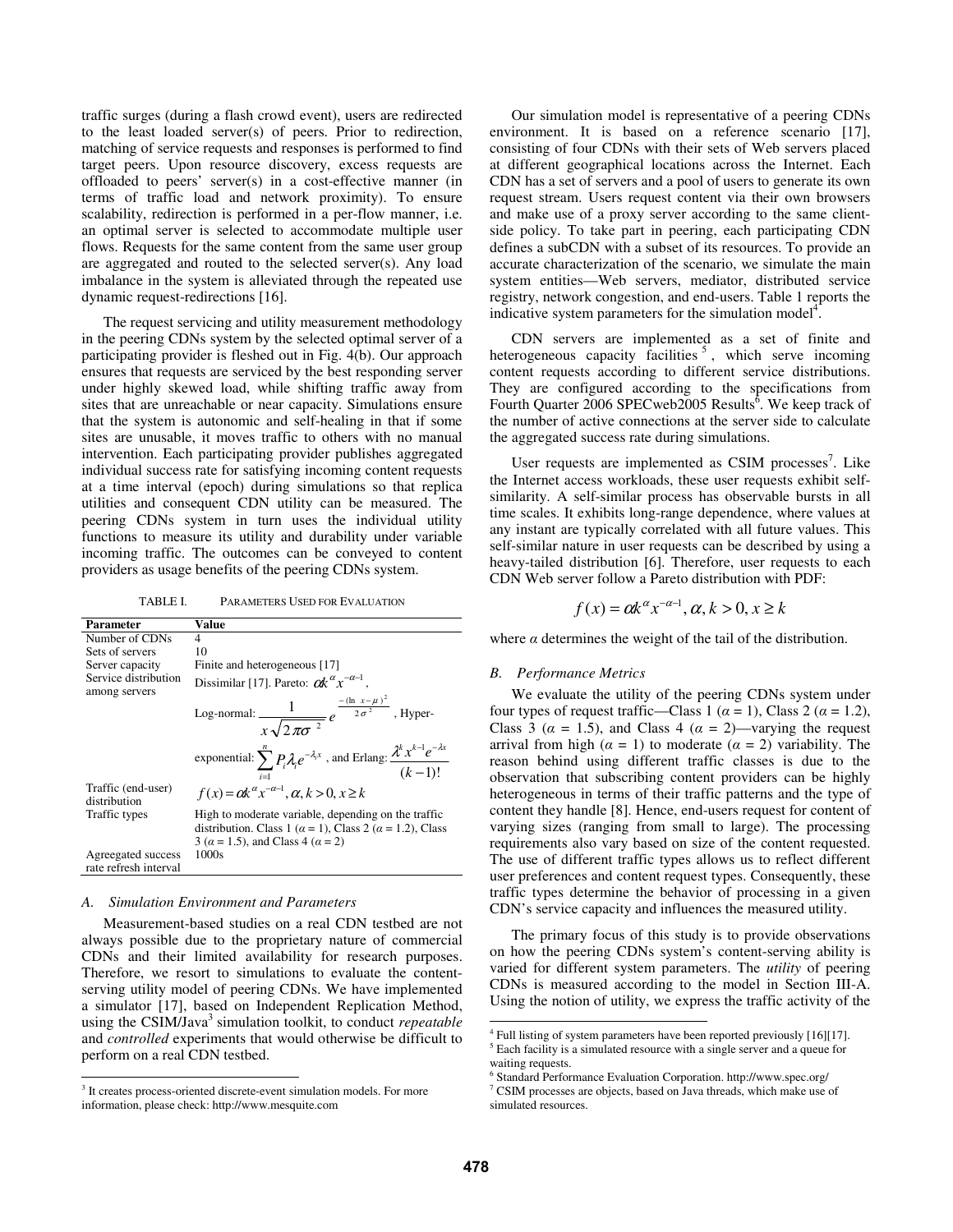system. High utility value not only indicates the proficient content-serving ability of the system, but also signifies its durability under highly variable traffic activities.

To emphasize the impact of different traffic types on the measured utility, we report the cumulative frequency of the minimum utility (at a given instant) in the peering CDNs system. We present for each level of utility the probability (or fraction of time) that the system realizes the given minimum utility for a certain traffic class. This metric provides an indication of the relative frequency of satisfying user requests for different traffic types. For example, if the probability of achieving 0.8 utility is 0.75, it implies that there is a probability 0.25 that the system realizes utility below 0.8.

We also measure the mean response time of each CDN, which specifies the average serving time of the requests to endusers. Lower values indicate fast serviced content. In addition, we keep track of the number of completions to show how a CDN is susceptible to different traffic types. Finally, we use rejection rate, which states the number of disruptions due to service unavailability. Table 4 summarizes the performance indices that are used in the experimental evaluation.

TABLE II. LIST OF PERFORMANCE INDICES

| <b>Performance Index</b> | <b>Description</b>                               |
|--------------------------|--------------------------------------------------|
| Utility                  | Content-serving ability, ranges in [0, 1]        |
| Minimum utility          | Lowest utility at a given instant in the peering |
|                          | CDNs system                                      |
| Cumulative frequency     | The probability that the minimum utility of      |
| of minimum utility       | peering CDNs is below a certain value            |
| Response time            | The time experienced by a end-user to get        |
|                          | serviced                                         |
| Completions              | Number of completed requests                     |
| Rejection rate           | Number of dropped requests due to service        |
|                          | unavailability                                   |

#### V. EXPERIMENT RESULTS

We run our experiments according to the methodology (Section IV) for a reference model [17], with one provider as primary (CDN 1) and others as peers. Results are averaged over ten simulation runs, where the duration of each simulation run is determined by the run length control algorithm built in CSIM. This approach endeavors to converge to the true solution of the simulation model in a finite simulation run. We avoid the adverse effects of both overly short and too long simulation runs, which may respectively cause inaccurate performance statistics, and unnecessary wastage of computing resources and delays in the completion of the simulation study. It is found that each simulation run is for 3 hours of the peering CDNs system activity. During a simulation run there are epochs of 1000s, at which the aggregated success rate of serviced requests is published. For all simulation results, confidence intervals<sup>8</sup> are estimated, and the  $95\%$  confidence interval is observed to be within 3% of the mean.

### A. Request Traffic vs. Utility

We first present the utility of the participating CDNs for different traffic types (Fig. 5). For a provider, it is a normalized ratio (in [0, 1]) expressing the number of requests serviced against the number of service disruptions. Each bar represents different CDNs, while the bold line represents the utility of the peering CDNs system as a whole. In general, we observe that altering from high to moderate variable request traffic results in lower to higher utility for the participating providers. We discuss more on this issue in the next sections.



Figure 5. Utility measures for different traffic types.

In the peering CDNs system, a CDN provider's utility implicitly depends on the number of its allocated servers and their associated service capacities. Moreover, optimal server selection using request-redirection [17], taking into account network proximity, congestion and traffic load of a server, also impacts the resulting utility in a CDN. It should also be noted that the use of different redirection policies by the primary to direct requests to the participating peers' server under different scenario may result in different utility values. Fig. 5 shows that CDN 1 (primary) and CDN 3 (a peer) demonstrate higher utility than that of other peers. In this case, they contribute more servers (with higher capacity) to the system than other peers. In addition, server selection results in more requests to be redirected from CDN 1 to the servers of CDN 3, identifying it as a peer with close proximity to the primary.

While CDN 2 does not allocate as many servers as CDN 1 and CDN 3, it still exhibits higher utility than CDN 4. The reason behind this trend lies in the difference of service distribution and capacity of CDN 4. Moreover, this peer contributes the fewest servers to the system. Optimal server selection does not produce as many target servers from CDN 4 as in other peers. Yet it can only gain low utility for the fewer (in comparison to other peers) redirected requests. This low utility value in CDN 4 leads to the logical implication that its contributing server is distant in terms of network proximity, there might be congestion in the network path, and/or it has been suffering high traffic load. We revisit this point with supporting results in Section V-C to justify our reasoning.

From Fig. 5, it can be seen that a low utility value of CDN 4 significantly contributes to the overall utility of peering CDNs. Since the resulting utility of the system is averaged over the individual utilities of participants, without the contribution from CDN 4 the system yields more utility value. Therefore, the primary may decide to either re-negotiate peering or exclude CDN 4 from peering in order to harness better contentserving ability from the system.

 8 A range of values in which the true answer is believed to lie with a high probability.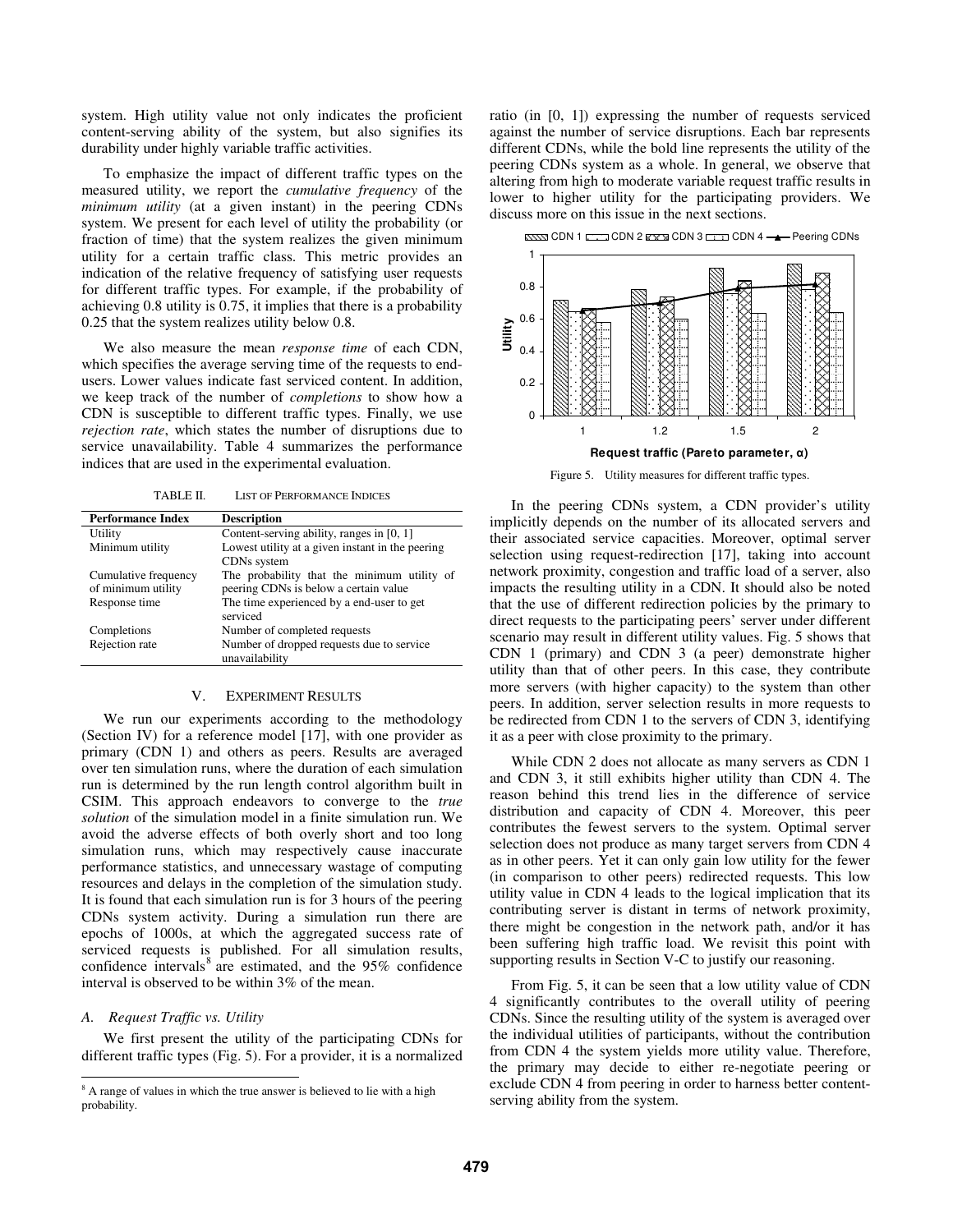

Figure 6. Cumulative frequency of minimum utility in peering CDNs.

#### B. Content-Serving Ability

In this section, we focus on the content-serving ability of peering CDNs. For that we investigate into detail the impact of different traffic types for the resulting utility in peering CDNs. Fig. 6 summarizes the effect of request distributions of candidate traffic classes on the achieved utility. The main goal is to show to what extent the system can satisfy user requests. For this reason, rather than adopting traditional metrics such as the standard deviation of utilities, we evaluate the primary CDNs performance under different traffic types through the minimum utility observed during simulation epochs. Fig. 6 shows the cumulative frequency of the minimum utility as the major performance criterion. It indicates the probability (or fraction of time) that the system is able to achieve a given utility level. From the figure, it is visible that for moderate traffic ( $\alpha = 2$ ), peering CDNs has a probability of 1.0 that it can realize little higher than 0.8 utility. The system is susceptible to traffic variability and thus exhibits lower utility values for heavy traffic. When the traffic distribution is highly variable ( $\alpha$  $= 1$ ), the finite capacity servers of the participating providers fail to serve many requests. Specifically, under this traffic class, the peering CDNs system can only achieve less than 0.7 utility. It establishes the reasoning that the utility of the peering CDNs system is heavily dependent on the incoming traffic.



Figure 7. Sensitivity to traffic distribution.

To report the individual content-serving ability of participants, we use the probability that the minimum utility is above 0.65, i.e. Prob (Min Utility  $> 0.65$ ). Fig. 7 presents the sensitivity to traffic distribution for each participating CDNs. We observe that the primary (CDN 1) realizes invariant performance for any traffic type (moderate to highly variable). It exhibits the maximum utility at all times and does not go below the minimum utility level. On the contrary, its peers (CDN 2 and CDN 3) are prone to the variability of incoming traffic. Specifically, they demonstrate diminishing performance with heavy traffic. Out of all the peers, CDN 4 has the worst performance and shows close to 0.4 probability of gaining utility above the minimum utility level, under heavy traffic demand with high variability. This is due to the fact that this peer drops many requests due to service disruptions. We further elaborate on the service disruption aspect with supporting results in Section V-D.

## C. Response Time vs. Utility

Fig. 8 records the utility and mean response time of the participating CDNs. Two scales—Scale 1 and Scale 2—are used to respectively plot the response time and utility of each provider against different traffic types. The mean response time measure indicates the responsiveness of an individual CDN and the user perceived experience when accessing its servers.



Figure 8. Relation between mean response time and content-serving utility. (a) CDN 1; (b) CDN 2; (c) CDN 3; and (d) CDN 4.

From the figure, it could be noted that response time and utility are inversely related. For a low response time, a high utility value could be achieved. For all the participating providers in the peering CDNs system, we observe a similar trend. When a CDN is more responsive to incoming requests, end-users comprehend low response time, as fewer requests are dropped due to service unavailability. Although it is desirable to achieve low response time and high utility at all times, variability in incoming traffic impacts the response time and thus leads to higher response time and lower resultant utility. In particular, Fig. 8 shows that the mean response time of CDN 2 and CDN 4 are more susceptible to incoming request variability. For highly variable incoming traffic (under traffic surges), the end-user perceived response times from these providers are increased, thus showing the evidence of likely network perturbations and heavy traffic load on their servers.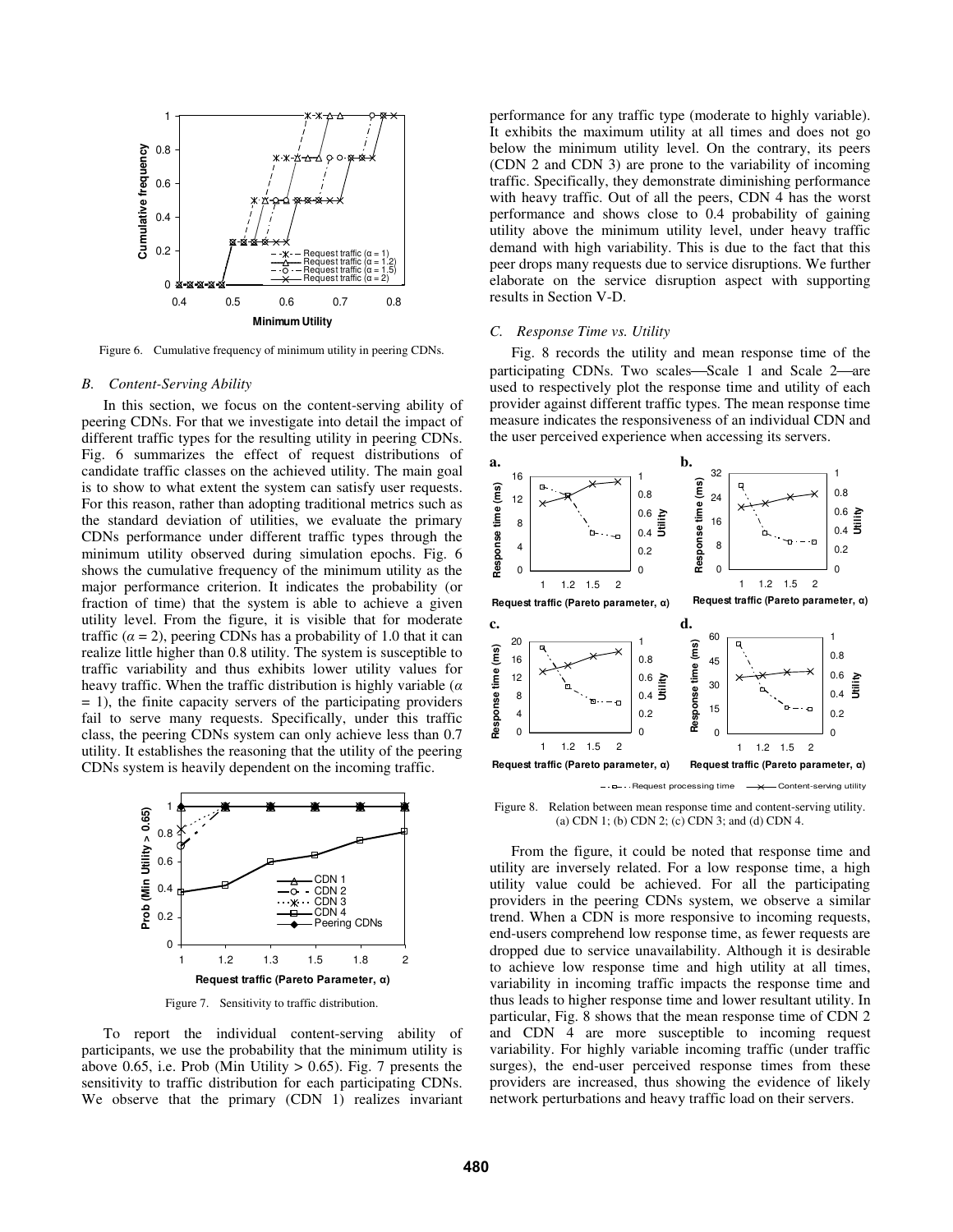

Figure 9. Number of completions in each CDN server.

#### D. Service Completions

Now we investigate how the number of satisfied requests dictates the utility of peering CDNs. For that we first study the number of request completions and rejections due to service unavailability. In our simulation, each server serves requests according to its finite capacity. Fig. 9 presents the average number of completed requests at each server over the simulation runs. It is found that with moderate incoming traffic, CDN servers attempt to serve more requests than that of the presence of highly variable request traffic. A similar trend can be observed from Fig. 10, which shows the total completions in each participating CDN and in the peering CDNs system.



Figure 10. Total completions in each CDN and in the peering CDNs system.

If a server receives more requests than its capacity, unless it is provisioned with enough capacity to serve more concurrent connections, it will end up dropping many requests. Since the servers are configured to operate below their finite capacity, they suffer from service disruptions under traffic surges with highly variable incoming requests. Consequently, many requests can not be served as incoming requests arrive to a CDN server and find that it is operating at its highest capacity. Fig. 11 presents the average percentage of disrupted services for different traffic types at each epoch during the simulation runs. This figure is obtained with a fixed number of 1,000,000 requests. Service disruptions are expressed in terms of the average service rejection rate. To compute this performance metric, we first calculate the rejected service ratio as the number of requests that yielded a negative response (i.e. the system has not found a resource to serve this request), over the number of incoming requests. We then computed the average service rejection ratio as the average value over the number of total requests in the system. From Fig. 11, it is evident that finite server capacities lead to service disruptions, which is more significant for highly variable traffic.



Figure 11. Service rejection rate in peering CDNs for different traffic types.

Finally, we demonstrate the impact of completions on the utility of peering CDNs. As conveyed earlier, the total number of completions and resulting utility lessens with highly variable traffic types. The observed trend is sensible as the number of serviced requests (completions) and associated rejections act as major parameters in our utility model. The supporting results are presented in Fig. 12.



Figure 12. Total completions and utility for peering CDNs.

#### VI. RELATED WORK

There is a growing interest in interconnecting CDNs according to the Content Distribution Internetworking (CDI) model [7]. The aims are to improve performance for customers, and to achieve pervasive geographical coverage and increased capacity for a provider. While the CDI model lays the foundation for peering, it provides only an abstract view of how peering could be formed. Previous research such as CDN brokering [3] and associated request-routing [9]; multi-provider peering [1]; Synergy overlay internetworking [11] and peerassisted content delivery [20] explore the benefits of peering/cooperation of CDN providers, P2P networks and/or overlays with main focus on offering increased CDN capacity, intelligent server selection, reduced cost, and better fault tolerance. Our work is complementary as we achieve improved performance, decentralized resource discovery and dynamic load sharing through request-redirection [16][17]. In addition to improving content delivery, we enumerate the content-serving ability of peering CDNs and provide incentives to its exploitation for better system design.